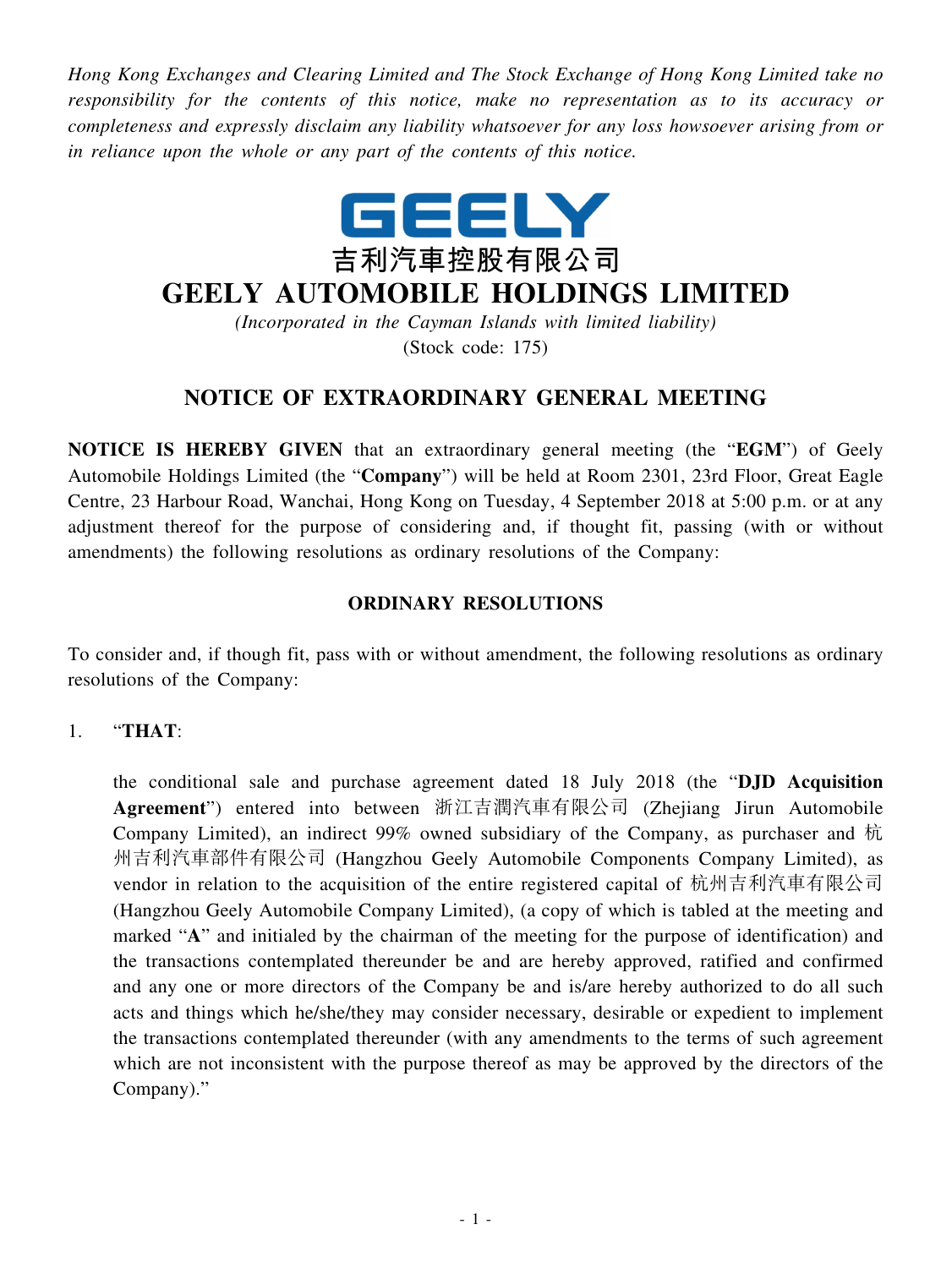### 2. "**THAT**:

The conditional sale and purchase agreement dated 18 July 2018 (the "**GY Acquisition Agreement**") entered into between 浙江吉潤汽車有限公司 (Zhejiang Jirun Automobile Company Limited), an indirect 99% owned subsidiary of the Company, as purchaser and 貴 州吉利新能源汽車有限公司 (Guizhou Geely New Energy Automobile Company Limited), as vendor in relation to the acquisition of the entire registered capital of 貴州吉利汽車部件有限公 司 (Guizhou Geely Automobile Components Company Limited), (a copy of which is tabled at the meeting and marked "**B**" and initialed by the chairman of the meeting for the purpose of identification) and the transactions contemplated thereunder be and are hereby approved, ratified and confirmed and any one or more directors of the Company be and is/are hereby authorized to do all such acts and things which he/she/they may consider necessary, desirable or expedient to implement the transactions contemplated thereunder (with any amendments to the terms of such agreement which are not inconsistent with the purpose thereof as may be approved by the directors of the Company)."; and

#### 3. "**THAT**:

the conditional sale and purchase agreement dated 18 July 2018 (the "**DMA Acquisition Agreement**") entered into between 浙江吉潤汽車有限公司 (Zhejiang Jirun Automobile Company Limited), an indirect 99% owned subsidiary of the Company, as purchaser and 浙 江吉利汽車有限公司 (Zhejiang Geely Automobile Company Limited), as vendor in relation to the acquisition of the entire registered capital of 寧波吉潤汽車部件有限公司 (Ningbo Jirun Automobile Components Company Limited), (a copy of which is tabled at the meeting and marked "**C**" and initialed by the chairman of the meeting for the purpose of identification) and the transactions contemplated thereunder be and are hereby approved, ratified and confirmed and any one or more directors of the Company be and is/are hereby authorized to do all such acts and things which he/she/they may consider necessary, desirable or expedient to implement the transactions contemplated thereunder (with any amendments to the terms of such agreement which are not inconsistent with the purpose thereof as may be approved by the directors of the Company)."

> By order of the Board **Geely Automobile Holdings Limited David C.Y. Cheung** *Company Secretary*

Hong Kong, 16 August 2018